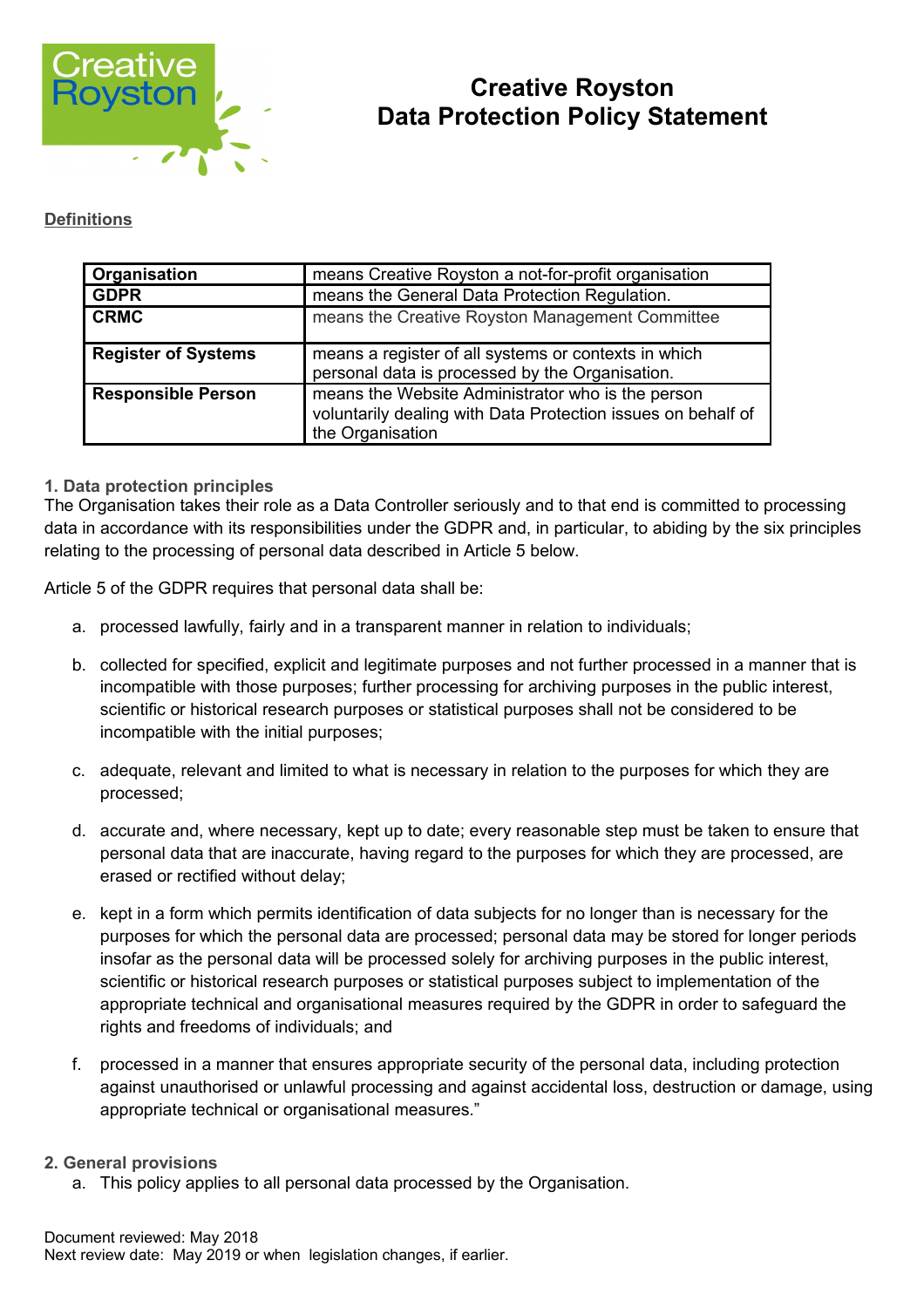- b. The Responsible Person shall endeavour to ensure the Organisation's ongoing compliance with this policy and data protection issues based on active support and endorsement from the other members of the CRMC.
- c. This policy shall be reviewed at least annually.
- d. the Organisation is not-for-profit and processes personal data in a manner that qualifies for an exemption from the requirement to register with the Information Commissioner's Office (ICO) for Data Protection purposes. The terms of the exemption are explained in Section 6 of the ICO Registration self-assessment tool which can be found on the ICO website. The Organisation has chosen to register voluntarily and still has an obligation to adhere to the principles of the Data Protection Act (1998), the GDPR and successive legislation, and will take all reasonable and proportionate steps to ensure that your personal data is kept secure against unauthorised access, loss, disclosure or destruction.
- **3. Lawful, fair and transparent processing** 
	- a. To ensure its processing of data is lawful, fair and transparent an organisation may choose to maintain a Register of Systems. Owing to the nature of systems used by the Organisation, a description of them and the contexts in which personal data is processed is fully explained within the Organisation's Privacy Notice.
	- b. The Organisation's Privacy Notice shall be reviewed at least annually.
	- c. Individuals have the right to access their personal data and any such requests made to the Organisation shall be dealt with in a timely manner as described in the Privacy Notice.
- **4. Lawful purposes**
	- a. All data processed by the Organisation must be done on one of the following lawful bases: consent, contract, legal obligation, vital interests, public task or legitimate interests.
	- b. the Organisation shall note the appropriate lawful basis in its Privacy Notice.
	- c. Where consent is relied upon as a lawful basis for processing data, evidence of opt-in consent shall be kept with the personal data.
	- d. Where communications are sent to individuals based on their consent, the option for the individual to revoke their consent should be clearly available and systems should be in place to ensure such revocation is reflected accurately in the Organisation's systems.
- **5. Data minimisation**

The Organisation shall ensure that personal data are adequate, relevant and limited to what is necessary in relation to the purposes for which they are processed.

- **6. Accuracy**
	- a. the Organisation shall take reasonable steps to ensure personal data is accurate.
	- b. Where necessary for the lawful basis on which data is processed, steps shall be put in place to ensure that personal data is kept up to date.
- **7. Archiving / removal**
	- a. To ensure that personal data is kept for no longer than necessary, the Organisation shall put in place an archiving policy for each area in which personal data is processed and review this process annually.
	- b. The archiving policy shall consider what data should/must be retained, for how long, and why.

Document reviewed: May 2018 Next review date: May 2019 or when legislation changes, if earlier.